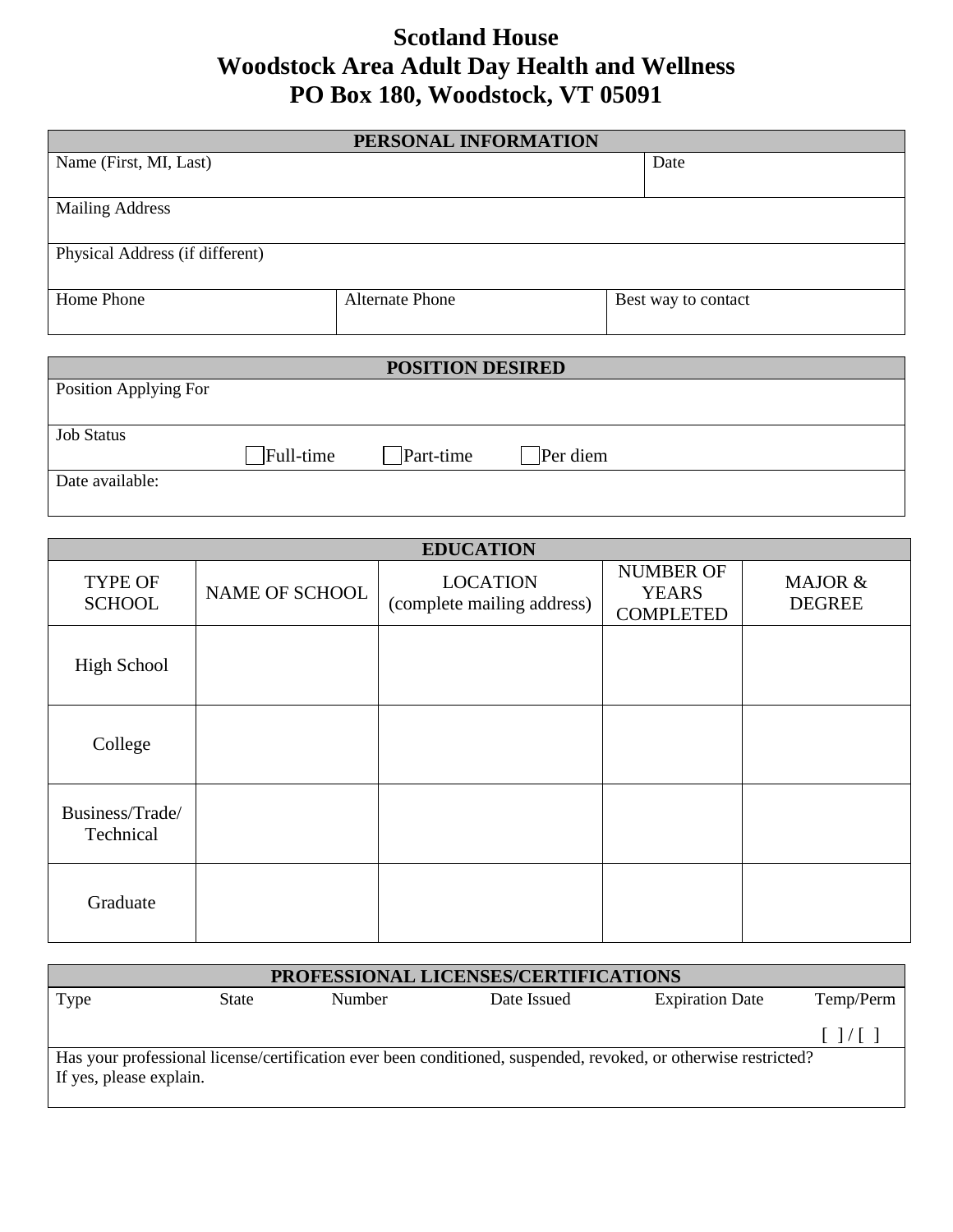| <b>EMPLOYMENT HISTORY</b>                                                                                                       |                      |                                                        |  |                                           |                      |  |
|---------------------------------------------------------------------------------------------------------------------------------|----------------------|--------------------------------------------------------|--|-------------------------------------------|----------------------|--|
| Please begin with your most recent employment and include all of your past employment. If more space is needed, please continue |                      |                                                        |  |                                           |                      |  |
| on a separate piece of paper.                                                                                                   |                      |                                                        |  |                                           |                      |  |
| <b>Job Title</b>                                                                                                                | <b>Employed from</b> | Hrs/Week<br>Employed to<br>May we contact your current |  |                                           |                      |  |
|                                                                                                                                 |                      |                                                        |  | Supervisor for a reference?<br>$Yes \mid$ | $\overline{N_{O}}$   |  |
|                                                                                                                                 |                      |                                                        |  |                                           |                      |  |
| Employer                                                                                                                        | Telephone            | Address                                                |  | Supervisor                                |                      |  |
| <b>Job Duties</b>                                                                                                               |                      |                                                        |  | <b>Starting Salary</b>                    | <b>Ending Salary</b> |  |
| Reason For Transferring?                                                                                                        |                      |                                                        |  |                                           |                      |  |

| <b>Job Title</b>    | <b>Employed from</b> | <b>Employed</b> to | Hrs/Week |                        |                      |
|---------------------|----------------------|--------------------|----------|------------------------|----------------------|
| Employer            | Telephone            | Address            |          | Supervisor             |                      |
| <b>Job Duties</b>   |                      |                    |          | <b>Starting Salary</b> | <b>Ending Salary</b> |
| Reason For Leaving? |                      |                    |          |                        |                      |

| <b>Job Title</b>    | Employed from | <b>Employed</b> to | Hrs/Week |                        |                      |
|---------------------|---------------|--------------------|----------|------------------------|----------------------|
| Employer            | Telephone     | Address            |          | Supervisor             |                      |
| <b>Job Duties</b>   |               |                    |          | <b>Starting Salary</b> | <b>Ending Salary</b> |
| Reason For Leaving? |               |                    |          |                        |                      |

| PROFESSIONAL REFERENCES: please list three references who are not relatives. |                                |  |              |  |  |  |
|------------------------------------------------------------------------------|--------------------------------|--|--------------|--|--|--|
| Name                                                                         | <b>Phone Number</b><br>Company |  | Relationship |  |  |  |
|                                                                              |                                |  |              |  |  |  |
|                                                                              |                                |  |              |  |  |  |
|                                                                              |                                |  |              |  |  |  |
|                                                                              |                                |  |              |  |  |  |
|                                                                              |                                |  |              |  |  |  |
|                                                                              |                                |  |              |  |  |  |